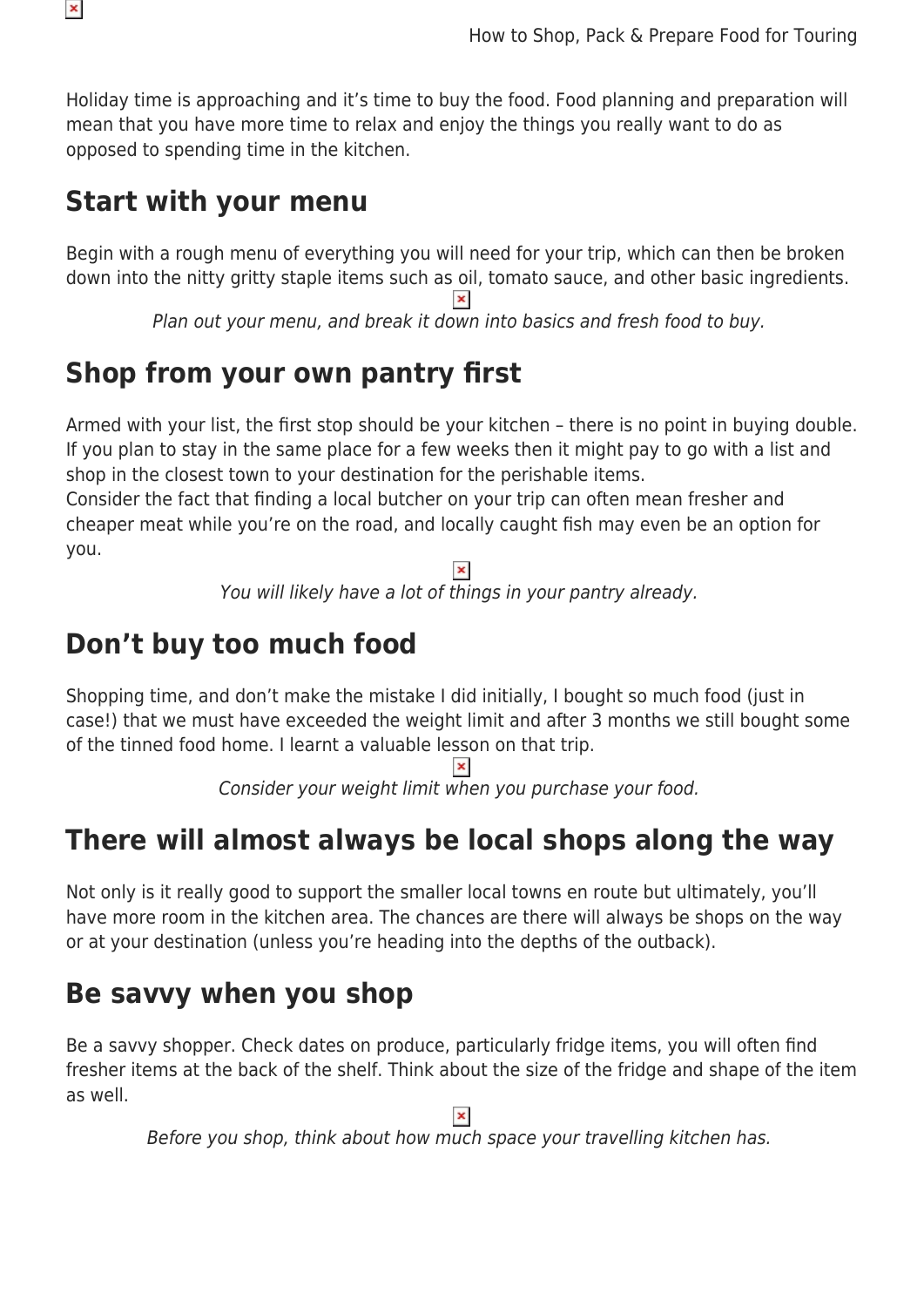

# **Why baskets are essential for packing your fridge**

We're lucky enough to have an [82-litre fridge/freezer](https://www.snowys.com.au/portable-fridges) plus the good old Engels in the car. I have also found a great plastic basket that rests in the top of the fridge. Firstly this ensures that the smaller items are handy and don't get lost in the bottom.

Secondly, it can also be used to carry anything that's susceptible to being frozen easily – it has made a big difference to the packing of our fridge when we travel.

 $\pmb{\times}$ 

A vacuum sealer is helpful before or after your trip.

# **Why a vacuum sealer is a good investment**

[Vacuum sealers](https://www.snowys.com.au/caravan-kitchen#/specFilters=5m!#-!1925&pageSize=40&orderBy=-1&pageNumber=1) are certainly worth their weight in gold and easy to pack. You'll be able to seal and freeze freshly caught fish, and other local produce that you buy along the way. You can also vacuum seal fresh meat, fruit and veg and store it in your fridge or freezer before you leave. This extends food life, prevents freezer burn and saves using bulky plastic containers.

Coffee beans from your favourite supplier can be sealed and stored in a cool area. Instead of packing a huge variety of your favourite exotic spice, just pre-mix your own and label it so you know exactly what it is before sealing it.

Storing non-perishable is easy, it's fruit and veggies that can be trickier.

# **Storing and choosing fresh fruits and vegetables**

Fruit and vegetables are often a challenge to store. I take care in ensuring the bought items are firm and fresh. Paper towel is our saviour. Most fruit and veg can be stored in a bag or container using paper towel to absorb any moisture.

Travelling for several months often means being away from shops for a few weeks so eating a salad or enjoying fresh strawberries is so important. It is an art in buying and storing fresh produce and is something I have learnt from experience.

I now buy specific items that I know will store well and last. I have listed a few examples below.

When travelling for longer periods, fresh food makes a huge difference to your meals.

## **Best vegetables and fruits for touring:**

## **1. Salad leaves**

Cos lettuce lasts if a damp kitchen towel is wrapped around the cut end, and then stored in a plastic bag with another bag loosely around the top.

We have terrible memories of battling with a round Tupperware container of lettuce that always seemed to freeze and was a nightmare to pack.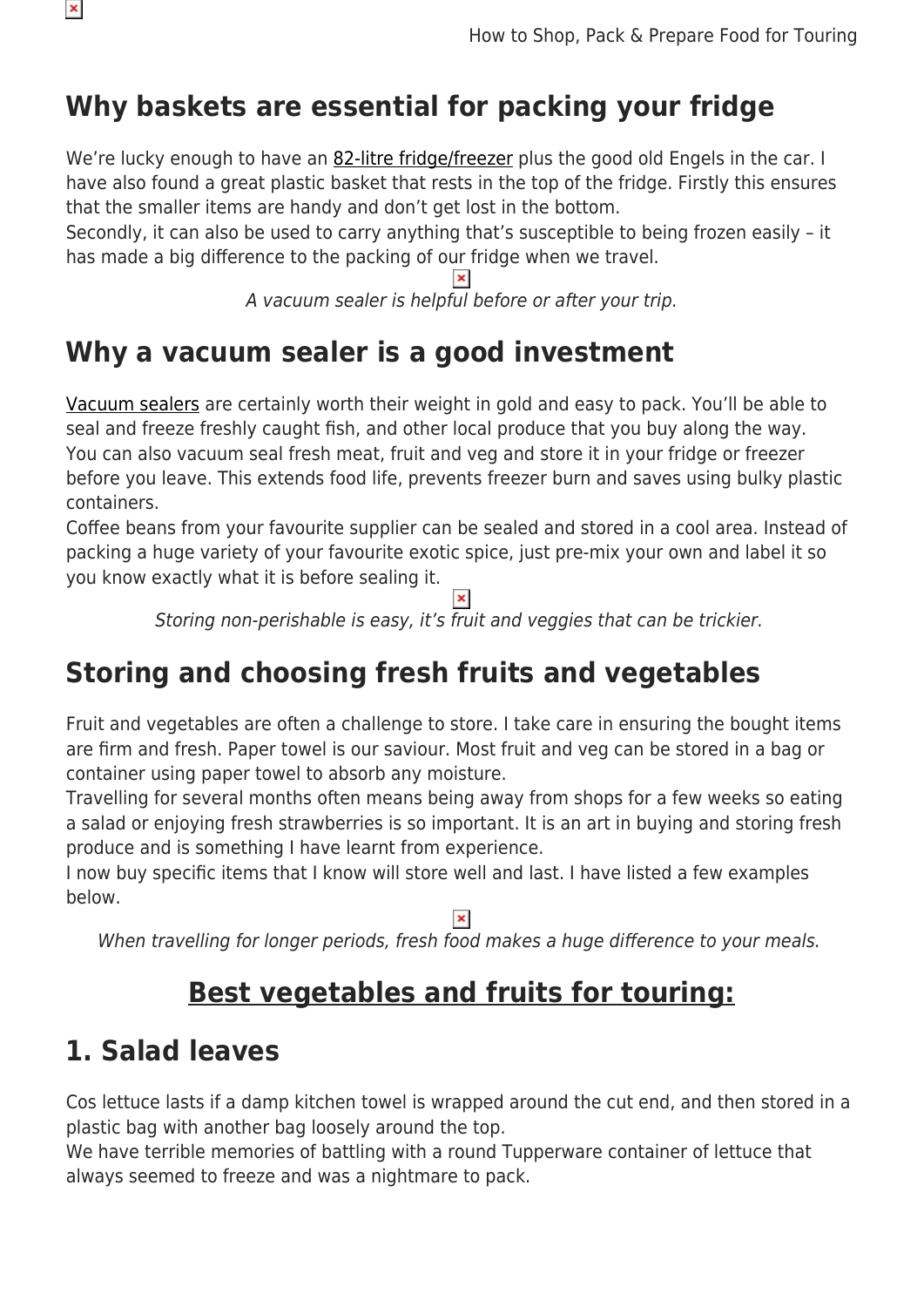# **2. Celery**

Celery is amazing and can last for weeks if stored properly – buy celery heart and once opened leave it in a bag and place another bag around the top to stop it losing its crunch.

If you like a fresh salad on the road, cos lettuce will go the distance.

## **3. Berries**

Strawberries and blueberries can be transferred into a flat container again with a kitchen towel – don't wash them until you need them as moisture stays in the pores and will go mouldy quickly.

## **4. Melons**

Watermelon is a no-no for us unless eaten immediately - it's too big and takes up too much valuable fridge space. But if you have a big family and plan to eat it within a couple of days then buy a whole one and store it in an esky bag with an ice pack. Rockmelon, on the other hand, stores easily for a long time.

 $\pmb{\times}$ Berries are a fruit that can keep for a while if stored unwashed.

# **5. Oranges and apples**

Oranges are a good option they can keep for a couple of weeks when properly refrigerated. We also take apples and store them loosely in the collapsible small esky bag with a towel underneath and over the top to stop them bouncing on dirt roads.

# **6. Pumpkin, onion, potatoes and garlic**

Butternut pumpkin, onions, potatoes and garlic are all great options as they can keep for longer periods.

# **Choose fruits that are still green**

Bananas, avocados and pears should be kept in the dark and I buy half of them green so they can ripen over time. Don't forget to check on your fruit and veg regularly to prevent spoilage.

Capsicum is another ideal vegetable for travel.

# **Packing and travelling with food**

 $\pmb{\times}$